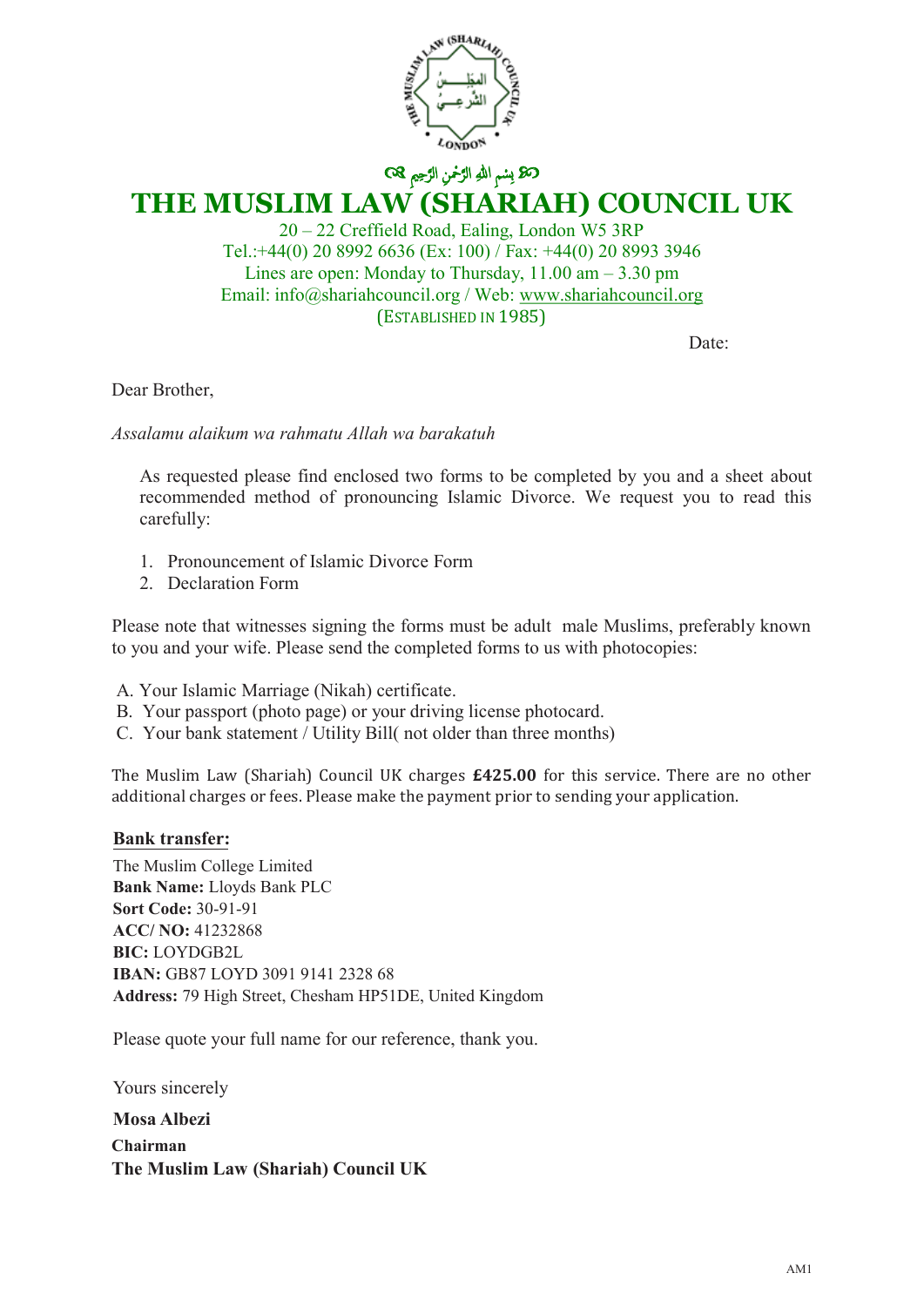

## ك**ك**ا بِسْمِ اللهِ الرَّحْمنِ الرَّحِيمِ ۞ **THE MUSLIM LAW (SHARIAH) COUNCIL UK**

20 – 22 Creffield Road, Ealing, London W5 3RP Tel.:+44(0) 20 8992 6636 (Ex: 100) / Fax: +44(0) 20 8993 3946 Lines are open: Monday to Thursday,  $11.00 \text{ am} - 3.30 \text{ pm}$ Email: info@shariahcouncil.org / Web: www.shariahcouncil.org (ESTABLISHED IN 1985)

#### **RECOMMENDED METHOD OF PRONOUNCING**

#### **ISLAMIC DIVORCE**

Talaq in Shariah denotes the legal method whereby a marriage (Nikah) is brought to an end. In Islam, it is to be exercised only under exceptional circumstances. The Holy Prophet (Peace be upon Him) is reported to have said:

#### *Of all things which have been permitted, Divorce is the most hated by Allah. (Abu Daud)*

The method sanctioned and approved by Shariah, for a divorce is:

- A. The husband in the first place must pronounce **only one Talaq**.
- B. The Talaq is to be pronounced when the wife is in the state of purity (Tuhur), i.e. she is not menstruating.
- C. The Talaq should not be pronounced when the wife is pregnant.
- D. It is highly recommended that before the pronouncement of Talaq, the husband should consult a Muslim scholar.

In this way, the husband can exercise the right of Raja' (return) on the divorced wife within the prescribed period of Iddah. However, he will lose this power at the expiration of the term, and the complete cessation of the marital rights and duties will take place. A fresh marriage will be necessary for the parties to re-unite.

If any part of the Mahr, agreed at the time of Nikah, is outstanding, the husband should pay it at the time of divorce.

The husband is expected to bear the maintenance expenses (i.e. food, clothing, accommodation, medical expenses etc.) of his wife for the period of Iddah.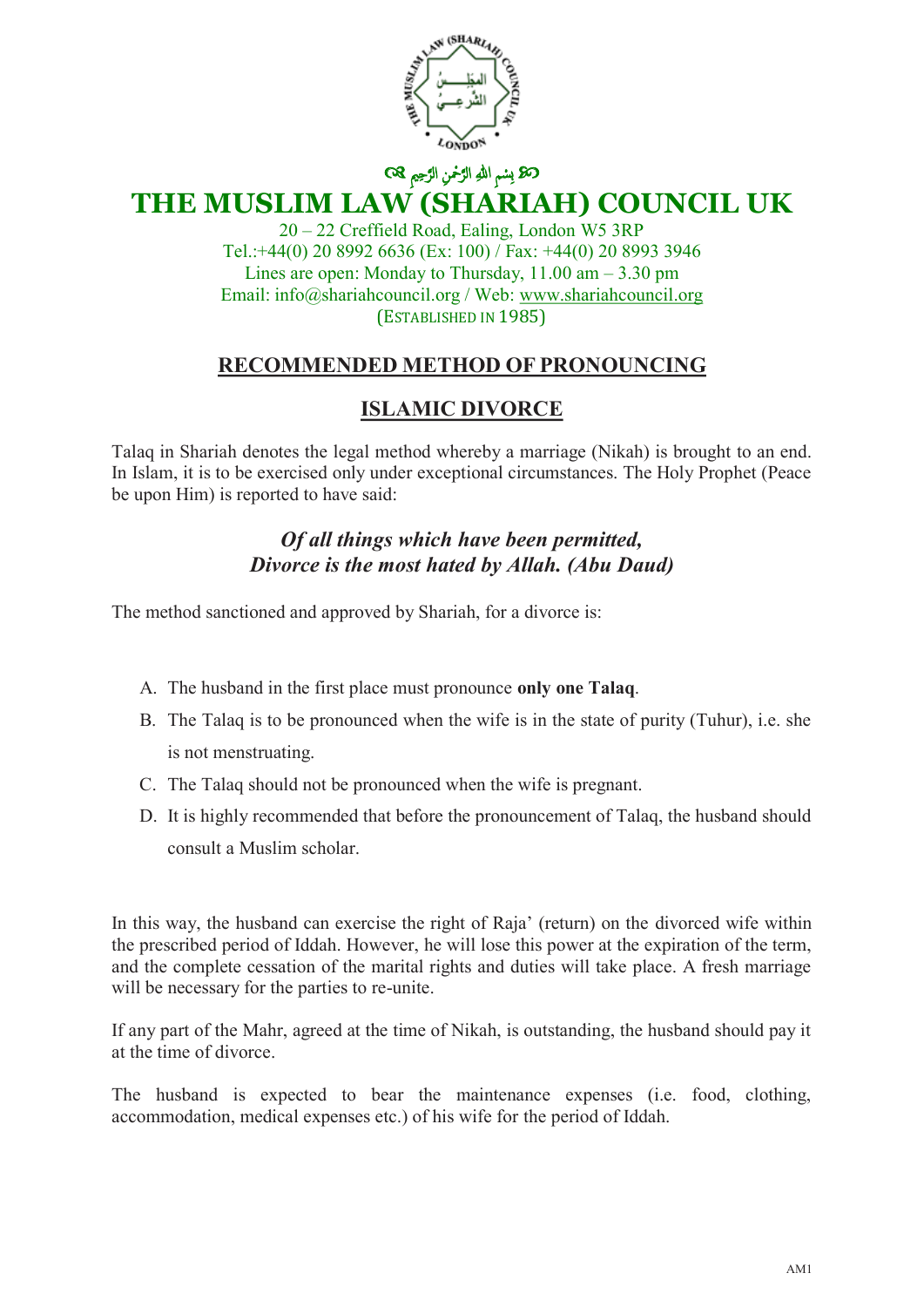

ك**ك**ا بِسْمِ اللهِ الرَّحْمنِ الرَّحِيمِ ۞

# **THE MUSLIM LAW (SHARIAH) COUNCIL UK**

20 – 22 Creffield Road, Ealing, London W5 3RP Tel.:+44(0) 20 8992 6636 (Ex: 100) / Fax: +44(0) 20 8993 3946 Lines are open: Monday to Thursday, 11.00 am – 3.30 pm Email: info@shariahcouncil.org / Web: www.shariahcouncil.org (ESTABLISHED IN 1985) **ISLAMIC DIVORCE APPLICATION FORM FOR MEN**

#### 1. PRONOUNCEMENT OF ISLAMIC DIVORCE

| I (name of the Husband) |  |
|-------------------------|--|
| of (Address)            |  |
| E-mail                  |  |
| Tel/Mobile              |  |

Pronounce one Islamic Divorce (Talaq Raj'i) to my Wife:

| I (name of the Wife)                      |  |
|-------------------------------------------|--|
| of (Address)                              |  |
| to whom I was married on (date of Nikkah) |  |
| in (City or Country)                      |  |

According to Shariah (Islamic Law). I am making this declaration on my own free will, and this divorce becomes absolute after the waiting period (Iddah) expires.

|            | Signed                     |                                                          |             |  |
|------------|----------------------------|----------------------------------------------------------|-------------|--|
|            | Name in BLOCK CAPITALS     |                                                          |             |  |
|            | Date                       |                                                          |             |  |
| Witnesses: |                            |                                                          |             |  |
|            | We hereby testify that Mr. |                                                          |             |  |
|            | Has divorced his wife Mrs. |                                                          |             |  |
| Witness 1: |                            | in our presence by signing this document in front of us. |             |  |
| Name       |                            |                                                          |             |  |
| Address    |                            |                                                          |             |  |
| Signed     |                            |                                                          | <b>DATE</b> |  |
| Witness 2: |                            |                                                          |             |  |
| Name       |                            |                                                          |             |  |
| Address    |                            |                                                          |             |  |
| Signed     |                            |                                                          | <b>DATE</b> |  |